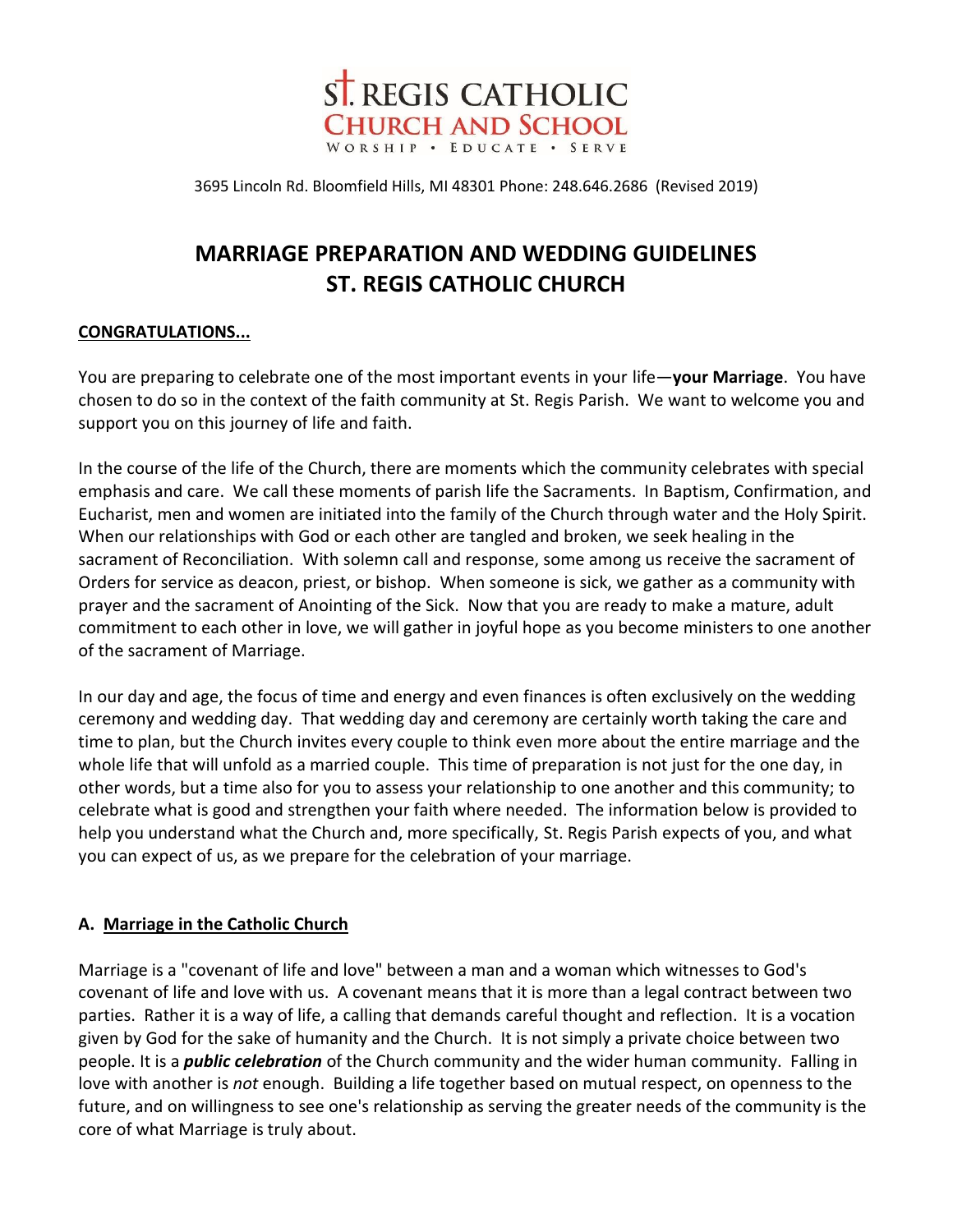For these reasons, not just anybody can celebrate Marriage in the Church. Someone must be old enough and exhibit a maturity and ability to handle the challenges of a life-long marriage. At least one of the couple needs to be a Catholic. This must be the first marriage for both or, if one or both of the couple has been married previously (even if not in the Catholic Church), an annulment must be sought for the previous marriage(s) (even if non-Catholic). The couple must be able to communicate effectively with each other. They must have not only the desire but also the ability to be faithful to each other and to enter a permanent relationship with each other. If they are able, they must be open to allowing their love to bring forth new life and to raise and form their children in a responsible manner.

#### **B. Marriage at St. Regis Parish**

#### **Who may marry at St. Regis?**

Generally speaking, members of our parish who are free to marry may celebrate their weddings at St. Regis. Roman Catholics who live within the boundaries of the parish but have no formal relationship with this community may speak to someone on the parish staff about establishing such a relationship while anticipating a marriage in the future. Children of active parishioners who have gone away to school or who live elsewhere and wish to celebrate their wedding here may also do so. However, it is not enough that someone was *once* a parish member or that their parents were *once* here or that their grandparents are here. There needs to be a clear, visible connection to the present parish life. **Please note: We do not rent out the church or chapel for weddings**. Someone must have a clear connection to the parish to be married in our church or chapel. In addition, if the couple does not have a current relationship with the parish because they live elsewhere, they will need to become registered and active members of the parish in the area in which they live.

## **What if I or my fiancée has been married previously?**

In all cases of previous marriage, whether it was by a Catholic or non-Catholic, whether done in the Church or not, a Church (not civil) decree of nullity of the previous marriage *must* be completed before a wedding date can be set. Please let the priest or pastoral staff person you meet with know your marital situation immediately. In some cases an annulment can be a relatively simple procedure; in others it is much more time-consuming. No judgment can be made until the details of a particular situation are known.

## **How do I set a date for the wedding?**

Couples contact the parish at least six months in advance of the date on which they hope to celebrate their wedding and arrange an initial interview with the pastor (usually) or other pastoral minister. The six months time frame is considered a bare minimum. You are welcome to contact someone even further in advance.

*No dates will be set over the phone*. This means that if you have a date in mind for the wedding and want to reserve a hall and so forth, it is important to contact the parish and set up an initial meeting. Couples will be able to set a date for a wedding after the initial interview.

In general, only one wedding will be scheduled on any one date, due to the many other meetings, funerals, wakes, and Masses that could occur. That means it is best to have a couple of dates in mind, in case your first choice is already taken by another wedding.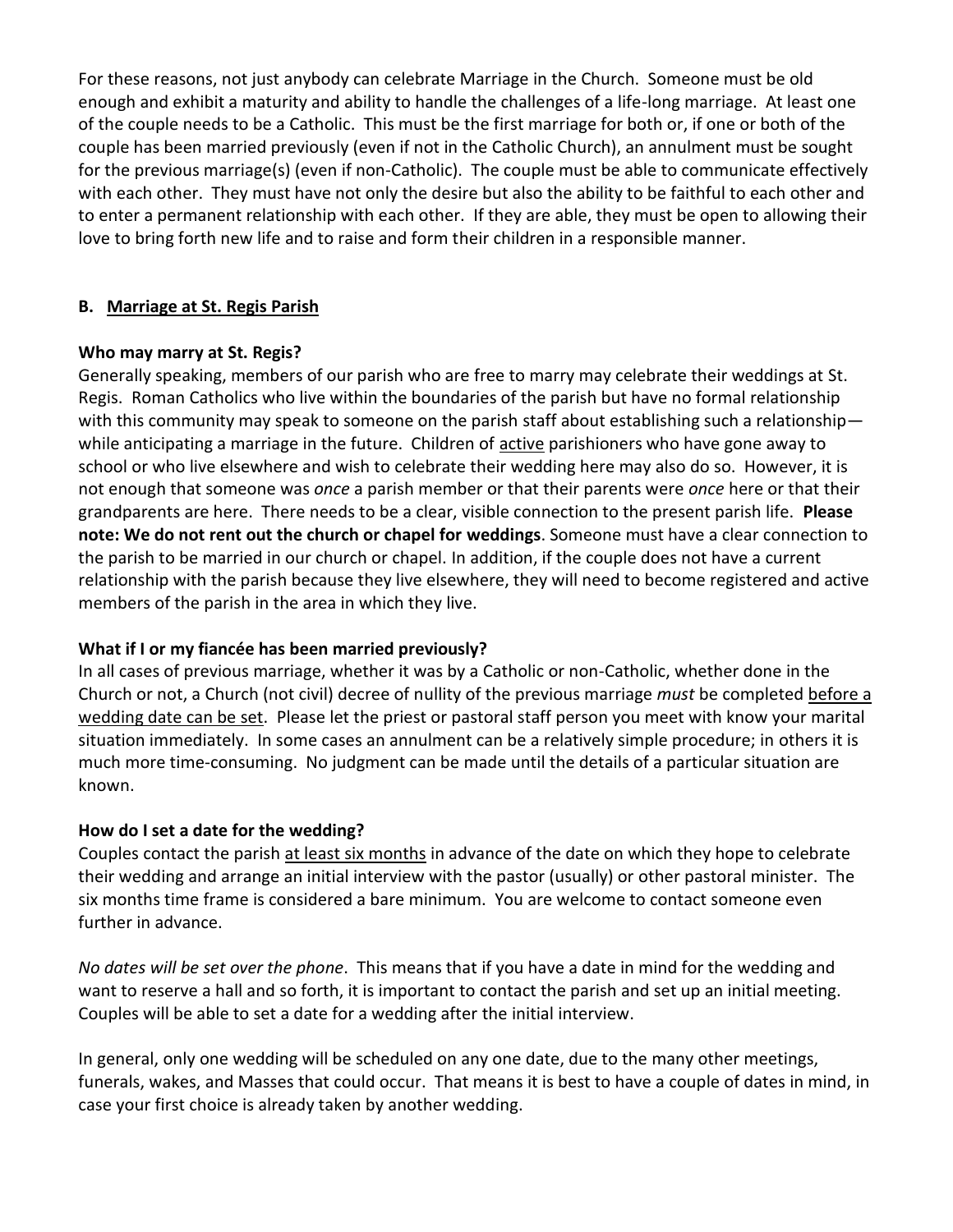#### **What times are available for the wedding celebration?**

Since a Church-sponsored wedding is a celebration not just for the ones getting married but for the whole community, couples are always encouraged to think about celebrating their marriage at one of the main weekend liturgies: Saturday 4:30 p.m., Sunday 8:00, 10:00 or 12 noon. The liturgy for the day and the readings for the day are taken from the regularly scheduled Sunday liturgy, but there can still be an entrance procession into Church of the wedding party and some musical selections that are fitting for a wedding. The front rows will be reserved for the families, and the vows and exchange of rings takes place after the homily, as at a non-Sunday wedding Mass. Decorations are usually simpler, since the Church is prepared for Sunday, but again, some wedding touches can be added, if agreed upon by the parish. This arrangement takes pressure off a couple to spend too much time, energy, and money in connection with the wedding ceremony itself. More importantly, it brings the marriage within the faith community—the most appropriate place for such vows.

Weddings are also scheduled for Friday evenings or on Saturday afternoons, although other weekday evenings and times might be available as well. On Fridays we recommend a time late enough to allow people who work sufficient time to get there. 5:00 or 6:00 p.m. seems to work best. It contradicts the public importance of the marriage vows for very few people to be at the wedding and a large crowd to attend the party/reception afterward. If an earlier time is desired, there needs to be sufficient assurance that the majority of guests will actually be at the wedding.

On Saturdays the latest wedding time is 1:30 p.m. so that there is sufficient time for the wedding, pictures afterward, and clearing the Church before the 3:00 p.m. celebration of the sacrament of Reconciliation. An earlier time between 12 noon and 1:30 p.m. can also be scheduled. There are no separate weddings celebrated on Saturday evening at the parish or on Sunday afternoon or evenings.

Weddings are *not usually* scheduled at this parish during the season of Lent. That season is a time of penance in the life of the Church and that spirit guides our prayer between Ash Wednesday and the Easter Triduum. This needs to be kept in mind if you are thinking of a wedding date in March/April. Check the date of Easter on that year's calendar.

# **What if we want to be married sooner than the six months or find we need to change our wedding date and be married sooner?**

In all such cases, you will need to talk with the person responsible for your marriage preparation. There can be extenuating circumstances that make it acceptable to be married with less than six months preparation. But that needs to be discussed and talked about first.

*Pregnancy is not a reason for speeding up a marriage.* The decision to marry stands by itself, not because someone is pregnant. Many couples in such a situation go through the pregnancy, work through the adjustments that come with being new parents, and then proceed to move on to marriage. A member of the pastoral staff would be happy to discuss any such issues with you.

# **C. Preparing for Your Marriage at St. Regis Parish**

# **How many meetings do we have with the priest? What kind of paperwork must be done?**

Each couple is asked to participate in a marriage preparation program. It is important for the couple to take responsibility for that preparation. In conjunction with resources from the Archdiocese of Detroit,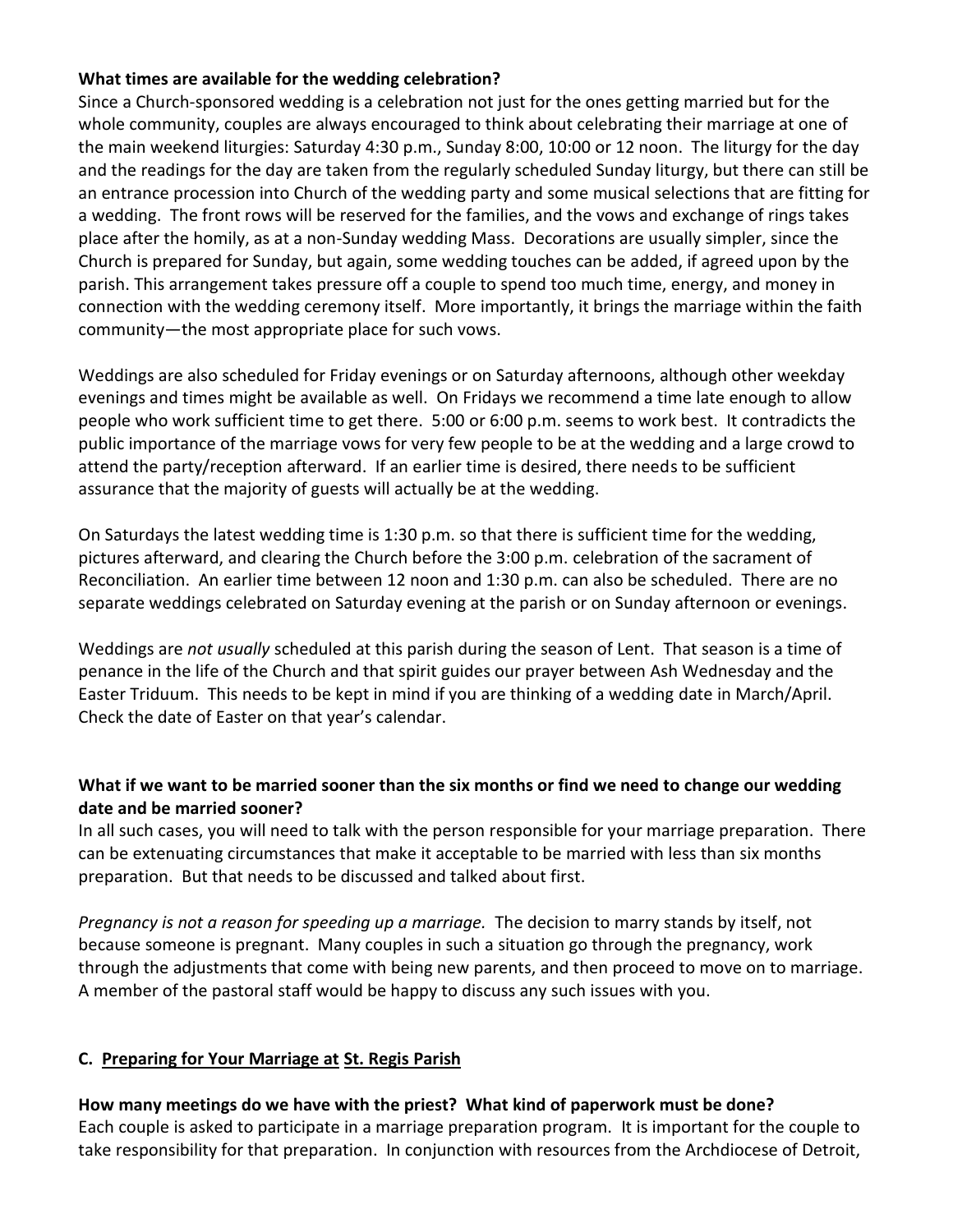each couple spends time with the priest, deacon or married couple, discussing their relationship and upcoming marriage. The number of meetings is determined by the needs of the engaged couple. Some of the preparation will be done through an online platform. The sessions will focus on families of origin, communication, personal strengths and challenges, careers and finances, understanding the Church's approach to natural family planning and raising children, sharing faith, and more.

Part of the preparation process will be filling out the necessary paperwork. The questions asked on the paper are part of the process for determining your freedom to marry in the Church. They also become a record of your marriage. The paperwork consists mostly of biographical information, and of your intention to enter into a Christian marriage as envisioned by the Catholic Church, and your freedom to be married in the Church. In addition, each Catholic will be asked to supply a recent baptismal certificate (issued within the last six months). A baptized non-Catholic will be asked to supply a record of his/her baptism as well. Since this does not usually take place at the initial interview, but later on in the preparation process, any questions about paperwork can be directed to the person working with you on your marriage.

As the preparation process continues, the couple will be given a copy of a marriage ceremony workbook. This workbook will be helpful in preparing your wedding liturgy. The couple will need to spend time reading together the scripture readings for the liturgy and looking at various options for the prayers.

Each couple will meet with the parish' director of liturgical music to discuss appropriate music for the wedding liturgy. This meeting occurs at no cost to the couple. The couple is free to contract with this person for their wedding or have outside music professionals. In all cases, the wedding music must be approved by the parish's director of liturgical music.

About a month prior to the wedding the couple arranges a meeting with the priest/deacon who will preside at the wedding and they finalize the wedding liturgy. No programs should be printed for the wedding liturgy prior to this meeting with the presider.

#### **What if we are of different faiths?**

Sharing a common faith is strongly encouraged and can be a strong foundation for the challenges of married life. However, if a Catholic is marrying a non-Catholic, the Church does not view this as a lesser marriage. Rather, the differences in faith need to be looked at, talked about, and honestly evaluated in the course of marriage preparation. In addition, the Catholic party must make a promise to remain Catholic and baptize and raise the children in the Catholic faith to the best of his/her ability. This will be one of the items discussed in the preparation period.

There is no pressure on the non-Catholic to become Catholic and, in fact, any decision by someone to become Catholic should be separate from the decision to marry. But if a non-Catholic partner wishes to become Catholic, that process can begin during the time of marriage preparation.

#### **What if a couple is living together, will the Church allow a marriage?**

Such a situation needs to be looked at honestly as part of the marriage preparation process. We do not want anyone hiding that fact for fear that the marriage will be forbidden. By itself it is not sufficient grounds to forbid a marriage. Rather, this situation becomes one of the items that needs to be thoroughly discussed as a couple prepares for marriage. The key question is whether a couple who has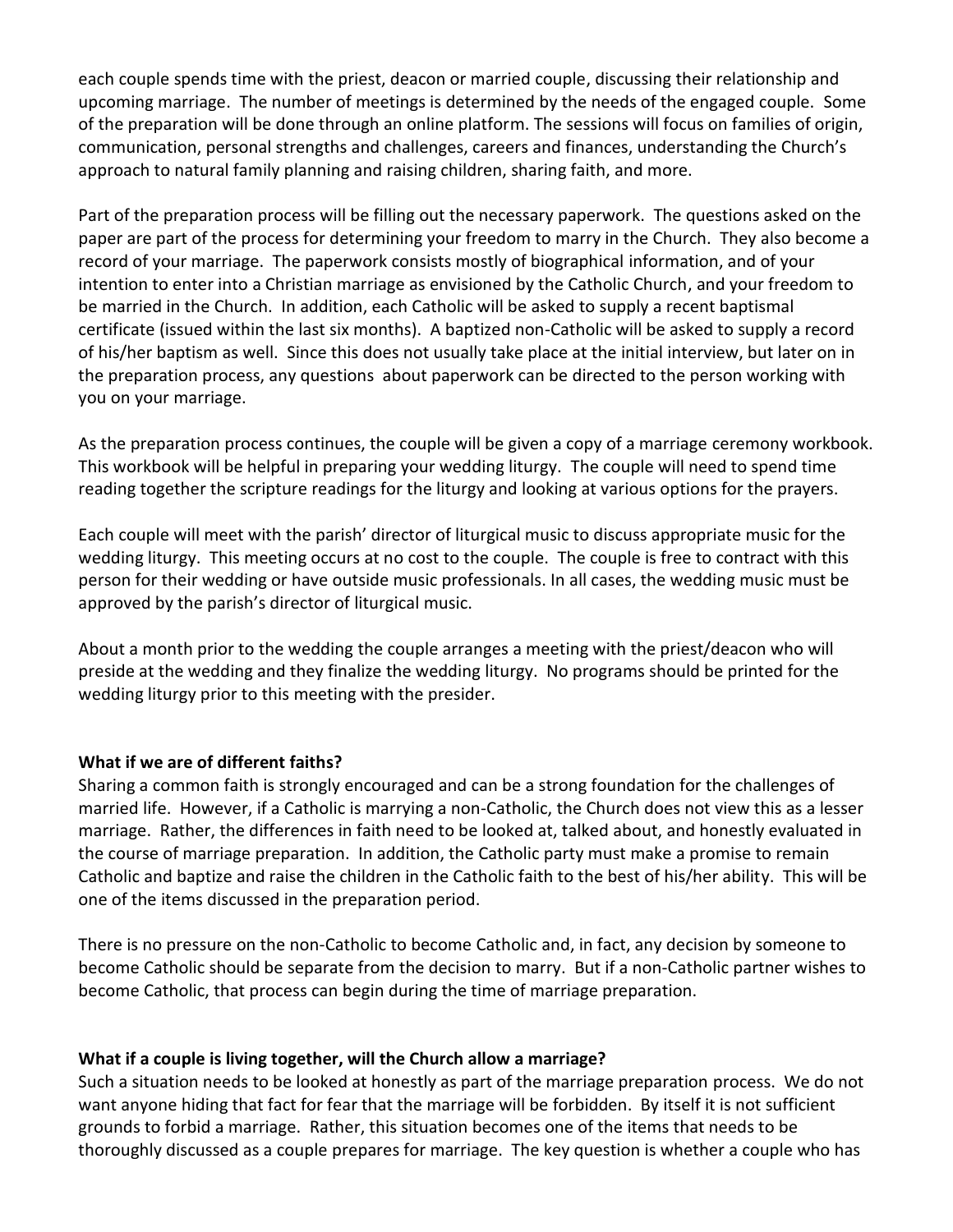been living together without marriage will see marriage truly as something new and will not simply assume existing patterns are sufficient for a healthy marriage. Living together before marriage, although becoming more common, is not a good foundation or good gauge for whether the marriage will succeed.

## **D. The Wedding Liturgy**

#### **What are the main roles at the wedding liturgy? Who needs to be there?**

In our Catholic tradition, the bride and groom minister the sacrament of Marriage to one another. A priest/deacon and at least two witnesses are also required to be present.

Ordinarily, the priest/deacons assigned to St. Regis Parish will preside at weddings celebrated here. Since weddings are scheduled so far in advance, we cannot always guarantee a specific priest, although ordinarily the pastor will do all wedding Masses. The guarantee is that we will always have someone ready to preside at the wedding.

On occasion, a couple may have a priest friend or a priest relative whom they want to invite to preside at the wedding liturgy. In this case, the couple should mention this to the person who is responsible for preparing them for marriage, early in the marriage preparation process. Visiting priests will be asked to observe church law and parish customs regarding the celebration of Marriage. They will need to provide a letter of good standing sent to the parish, sent through the bishop's or religious superior's office. We will still provide through the parish all the marriage preparation needed. If the couple prefers that the preparation be done by the other priest, that can be arranged.

## **What if it is an inter-faith marriage, can the non-Catholic minister be invited?**

In the case of a Catholic marrying a non-Catholic, the Church allows for the non-Catholic minister to be present at the altar and participate in leading the wedding celebration. The actual wedding vows must be presided over by the Catholic priest/deacon. They can share equally in everything else, because ordinarily the Eucharist will not be celebrated in such a situation.

If for pastoral reasons it is better for the marriage to take place in the non-Catholic church, as part of the marriage preparation process the priest can request for the couple a dispensation that allows them to be married in the non-Catholic church, whether or not the priest will be present as a witness. Such a marriage is considered a full Catholic marriage and is recorded as such in the baptismal register of the Catholic party.

#### **Who should be chosen as witnesses?**

Witnesses stand with the couple at the wedding and provide support at this important moment in life. Because you are choosing to celebrate your marriage in a community of faith, the Church asks that you consider choosing witnesses who are practicing Christians themselves and who can provide ongoing support for you throughout marriage.

The final decision is left to the couple and a minimum of two witnesses need to be chosen. These two witnesses (not the entire wedding party) stand at the side of the couple at the time of the wedding vows.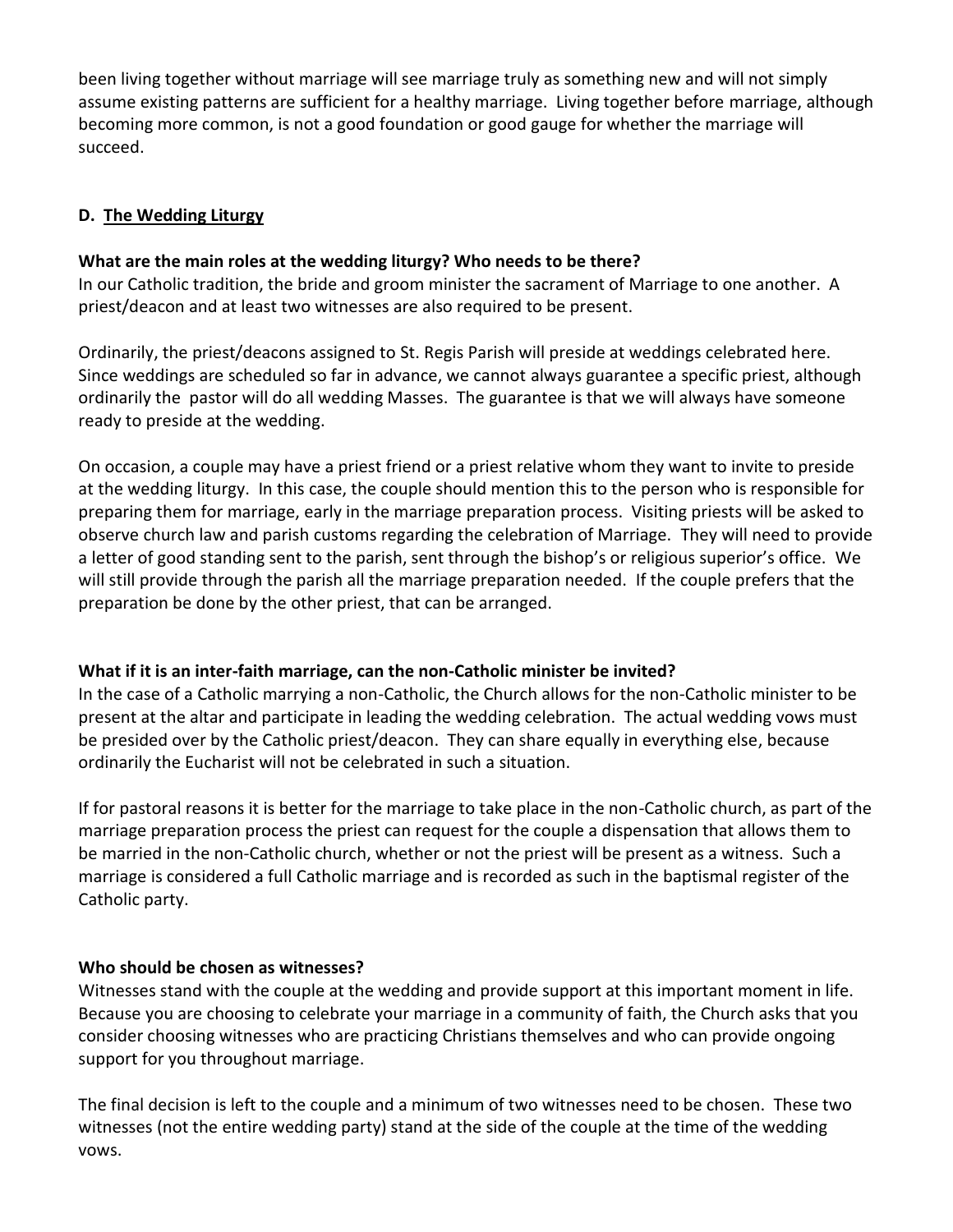#### **Who else has an official role at the wedding?**

*Lectors* who proclaim the Word of God can be chosen from family or friends who are able to proclaim the Word clearly and confidently and who believe what they are proclaiming. These same persons should be at the wedding rehearsal so that they may practice in our worship space with our sound system. If you prefer, those who serve the parish as lectors are available to serve in this ministry at wedding celebrations. One of the pastoral staff would be happy to contact them for you.

If the wedding is to be celebrated during Mass, there may be a need for the services of *Extraordinary Ministers of Communion* for the distribution of the consecrated bread and wine. Those who already serve in this ministry in their home parishes and are your family or friends would be excellent choices. If you do not have such people attending the wedding, we will find some communion ministers for you from the parish.

# **What about the other members of the bridal party and family?**

The *ministry of hospitality* is very important and we encourage you to consider using both the groomsmen and bridal attendants as ushers and greeters or select other persons to take on this role. If there are worship aids—booklets compiled to help guests participate in our prayer together—they may be distributed by these men and women. In other words, they are part of the liturgy, not simply onlookers and should be invited to act in a way appropriate with that role.

Ring bearers and flower girls are *not* ministries in Catholic liturgies. They are not required for weddings nor are they prohibited. However, couples need to consider the age of children when choosing them. Very young children look "cute" to adults but should not be expected to perform well in highly structured, formal settings which only increase their anxiety. If children are under seven years of age, we strongly encourage you to have them process in with an adult(s) immediately following them. They should attend the rehearsal so that our wedding coordinators can gauge whether they will be a distraction or not at the actual wedding liturgy.

## **What options are allowed for the opening procession?**

The opening procession is perhaps the clearest place where cultural expectations clash with the Church's expectations. In our culture it is often seen as a bridal procession. But it is not. It is the beginning of our liturgical prayer and therefore all the people who play a significant role in the liturgy are invited to be part of that procession: the bride and groom, their parents, the witnesses, the groomsmen and bridal attendants, presider, cross, book-bearer, and candle-bearers. It is not an option for the groom and the groomsmen to already be at the front, waiting for the bride and the bridal party. What follows are the two options used at St. Regis Parish. If a couple wants a variation of these, they must receive permission from the presider.

# **(1) Preferred Option by the Church**

Bride and groom as ministers of the sacrament walk in together. They would be preceded by a cross and sometimes candle-bearers (taken from the attendants or members of the family who are not members of the wedding party), the presider, the couples' parents, and the wedding party. The official witnesses (Best Man and Maid/Matron of Honor) would be just in front of the couple. The assembly stands as the cross-bearer begins the procession.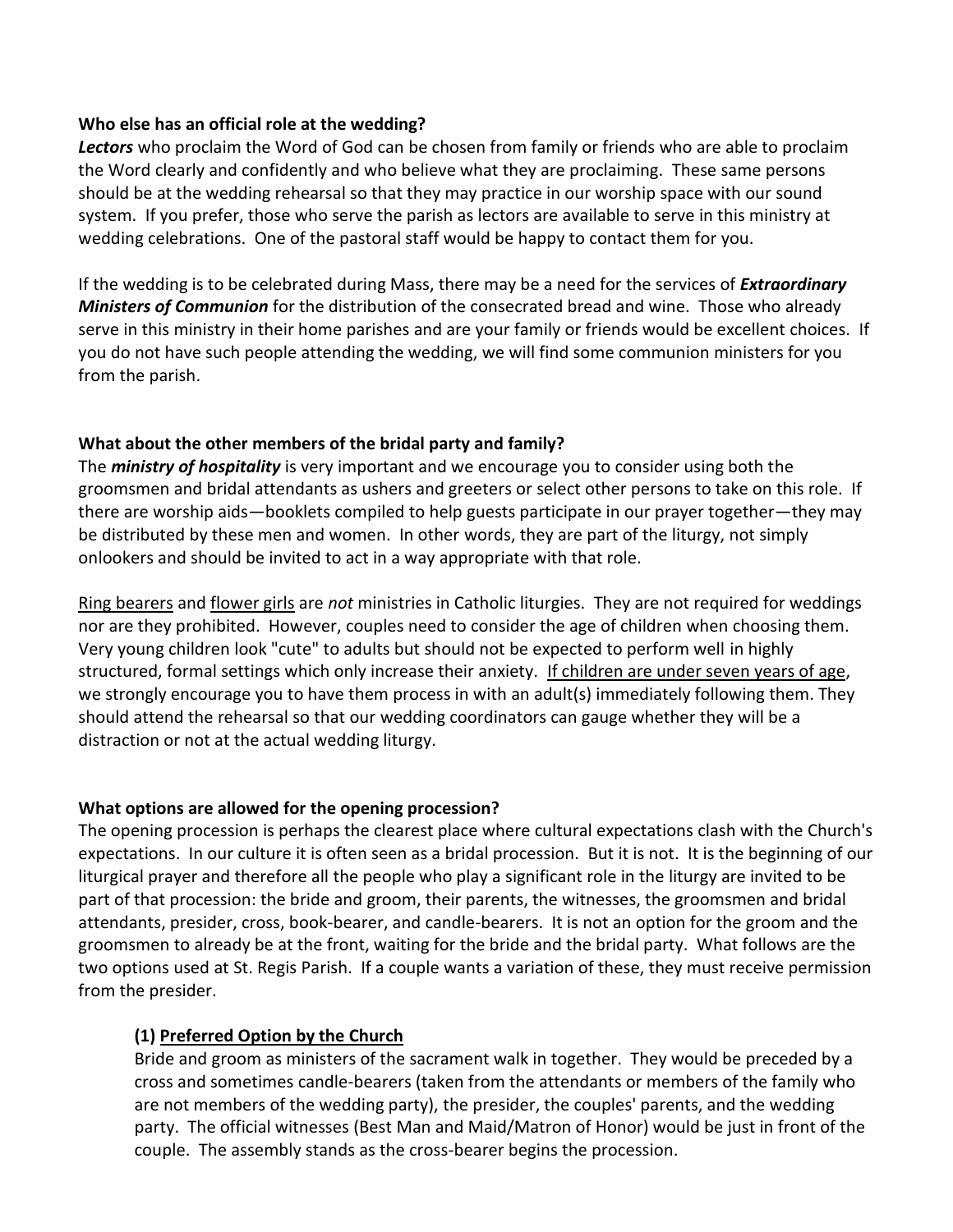Why is this the preferred option by the Church? Because it allows for the groom and the bride to both be available to welcome the guests they have invited as they arrive. The tradition of "hiding" the bride until the procession begins is a cultural custom but not part of the Christian tradition and places too high a focus on "seeing how she looks" as the bride enters the church. It turns what is meant to be a liturgical procession into a bridal procession. The back area of the church provides an excellent welcoming space and couples will find that people who are welcomed well and warmly by the couple are more likely to participate fully in the prayer they have been invited to share in. They are less likely to simply be spectators.

#### **2) Secondary Option**

Although the option above is preferred, we realize that some couples see it as a severe hardship. If a couple chooses, a second option is for the cross (and candle-bearers) to begin the procession, followed by the presider, the groom and his parents, followed by the wedding party, ending with the bride and her parents.

The spacing allows for the groom and bride to be separate until they reach the front of the church. Please note that both parents (if alive and present) usually walk with their son/daughter in the procession. In the Catholic rite of marriage, there is no longer a "giving away" of the bride by the father. That custom comes from a time when the bride was the property of the father until he handed that property over to the husband-to-be. Having both parents, where possible, walking in with their son/daughter, witnesses to the leaving of one family with the blessing of that family, and entering into a new union.

Variations on the above two options may occur, if they have been discussed with and approved by the presider, for example, having only the father escort the bride down the aisle.

#### **Should our marriage take place in the context of the Eucharist?**

Ordinarily, when two practicing Catholics marry, they celebrate their marriage in the context of the Eucharist, which is a sign of unity between God and the Church. When couples are not active Catholics or when one of the couple is not Catholic, the wedding ordinarily takes place within a Liturgy of the Word rather than the Eucharist. This is not at all to imply a lesser celebration but rather acknowledges the fact that either two faiths are present or very few have a connection to the Catholic Eucharist. Since the non-Catholic spouse and the non-Catholics present cannot be publicly invited to participate in communion, a Eucharist at such times can be awkward and signal more disunity than unity. In addition, a non-Eucharistic celebration allows for much more flexibility in sharing with a non-Catholic minister, and equal involvement of both families.

If a family still feels strongly that the Eucharist is appropriate for a Catholic/non-Catholic celebration or that the Eucharist should not be celebrated for two Catholics, the couple should talk about this with the priest early on in the marriage preparation process.

#### **May our marriage ceremony take place outdoors or in a non-Church setting?**

The Church does not allow, except in very rare circumstances, for the wedding ceremony to take place outside of a church building. In the case of a Catholic-Jewish marriage, the Church may grant a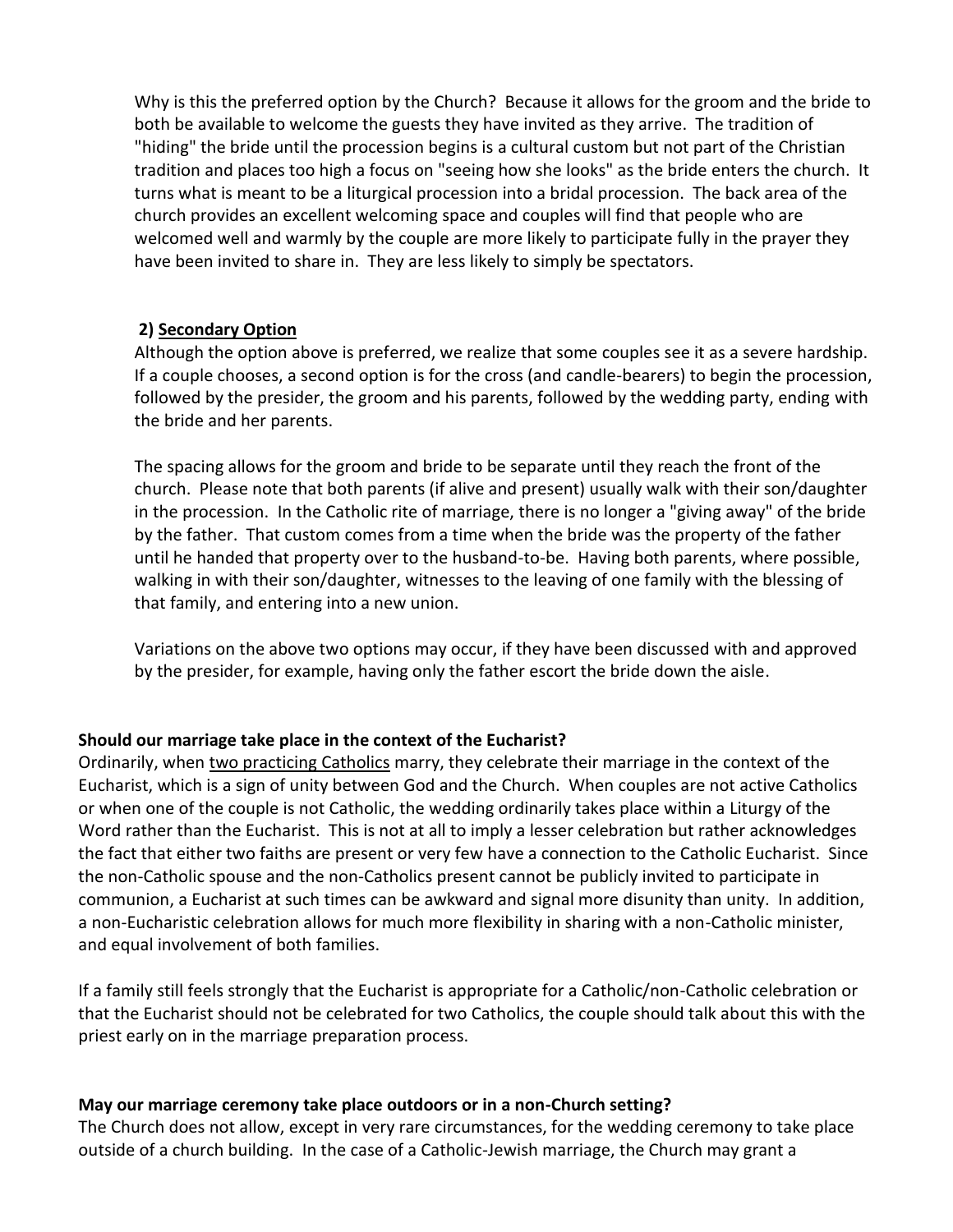dispensation so that the marriage takes place in the Jewish synagogue. If you have questions about this, please ask the pastoral staff person who is helping you prepare for your celebration.

# **What about including certain cultural/devotional customs in the wedding liturgy?**

At times couples want to include certain customs that are not strictly part of the Catholic wedding liturgy. Some seem to be more appropriate than others. We ask that you carefully consider why you want to include the custom and then talk it over with the presider. Such additional rituals are usually done at the end of the liturgy, prior to a final blessing.

Unity Candle: This is an American cultural custom that has become somewhat popular in recent years. We do not encourage you to include this within the wedding liturgy, because the liturgy already has a primary symbol of the unity that your wedding vows create. These are the *rings*. The Church has a special prayer of blessing for the rings and the exchange of rings is an integral part of the wedding liturgy. A more appropriate place for the unity candle would be at the wedding banquet, just prior to or as part of the grace before your meal. If a presider allows for the unity candle, you must provide your own candles and stand.

Offering of Flowers to the Blessed Virgin Mary: Devotion to the mother of Jesus is a valuable part of our tradition. In many Catholic countries it was a custom for the bride to offer flowers in honor of Mary as part of the wedding celebration. While this is not an official part of the wedding liturgy, neither is it prohibited. If it takes place, we ask that both husband and wife and not just the bride be part of it.

Various ethnic customs: Different ethnic groups have certain customs at the time of a wedding. If you wish any of these to be included, you must first discuss them and their meaning with the presider.

## **E. Photographers, Wedding Planners, and other outside people**

It is very important that any outside person understand that the wedding ceremony is a liturgy and that the prayer and the prayerful atmosphere takes precedence over any specific photo or style. Some couples hire a wedding planner to coordinate the wedding. If you do so, be sure to let that person know that they have *no* say in how the Church's liturgy takes place and must accept any guidelines as to music, flowers, and so forth.

Most couples hire a photographer and/or videographer for the wedding day. They can help provide a beautiful remembrance of the day, but they too must follow the church's guidelines. They are to introduce themselves to the presider before the liturgy so that he can give them any last minute instructions.

Videographers must remain out of the way and stationary. They cannot move their camera by hand or on a stand, once the liturgy begins. The acceptable places for their cameras will be shown to them by the wedding rehearsal coordinator or presider. This means behind the guests who are at the wedding. Also, videographers, once the procession is up front, must use natural lighting only.

The photographer is allowed to take flash photographs of the procession in and out. However, under no circumstances is he/she to stop the procession in order to get a better picture. Once the procession is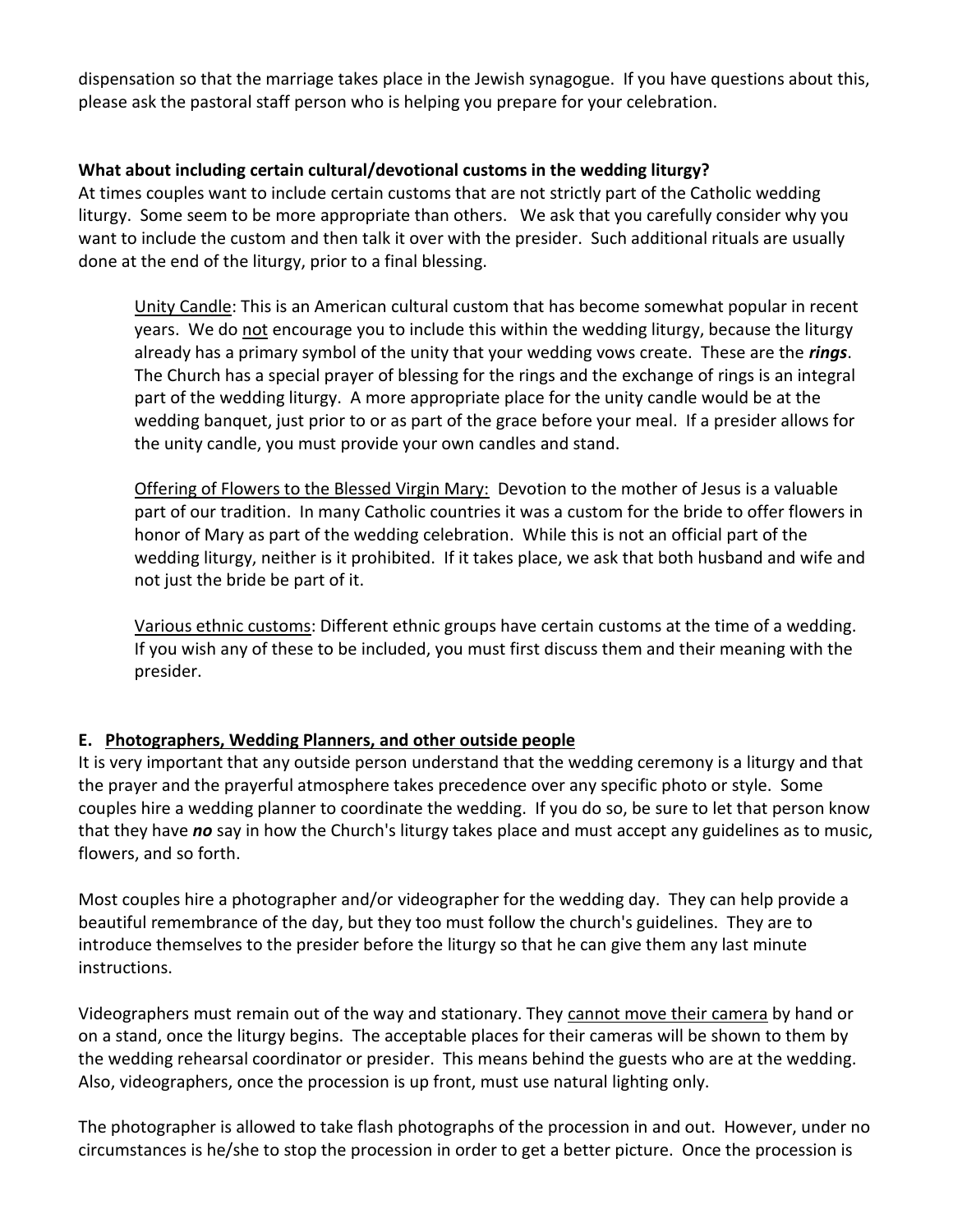up front the photographer must remain along the back of the church and use only natural lighting. After the wedding is over, the photographer has one half hour to take photos of the family and wedding party.

We ask that you fill out the form below, have the photographer and videographer sign it, and turn it in at the rehearsal. In this way we have a record if a problem arises.

| Wedding couple: please fill out, have the appropriate people sign, and return |
|-------------------------------------------------------------------------------|
| to the parish on the night of the rehearsal. Thank you.                       |
| <b>Names of Wedding Couple:</b>                                               |
| <b>Wedding Date:</b>                                                          |
|                                                                               |
| Name/Address of Photographer:                                                 |
| "I have read the parish policies and agree to abide by them."                 |
| (Signature of photographer)                                                   |
| <b>Name/Address of Videographer:</b>                                          |
| "I have read the parish policies and agree to abide by them."                 |
| (Signature of videographer)                                                   |
|                                                                               |
|                                                                               |

## **F. Miscellaneous Items**

#### **What are the Marriage Banns I see printed in some church bulletins?**

The publication of Banns of Marriage is a notice in the parish bulletin on three successive Sundays of your intent to marry. In the past they functioned as a way for the Church to discover whether you were indeed free to marry or if anyone had any pertinent inside information to tell the priest as to why the couple should not marry! Now they function as an announcement of the upcoming wedding. Such banns are not necessary and usually we omit them at St. Regis parish. Instead we give a one week prior notice in the Sunday bulletin about the upcoming marriage.

## **How do we schedule a wedding rehearsal?**

If there is to be a wedding rehearsal you can schedule a time for the rehearsal, when you meet with the presider to go over the liturgy. The rehearsal time can be affected by other church events. Ordinarily it is the day before or two days before the wedding.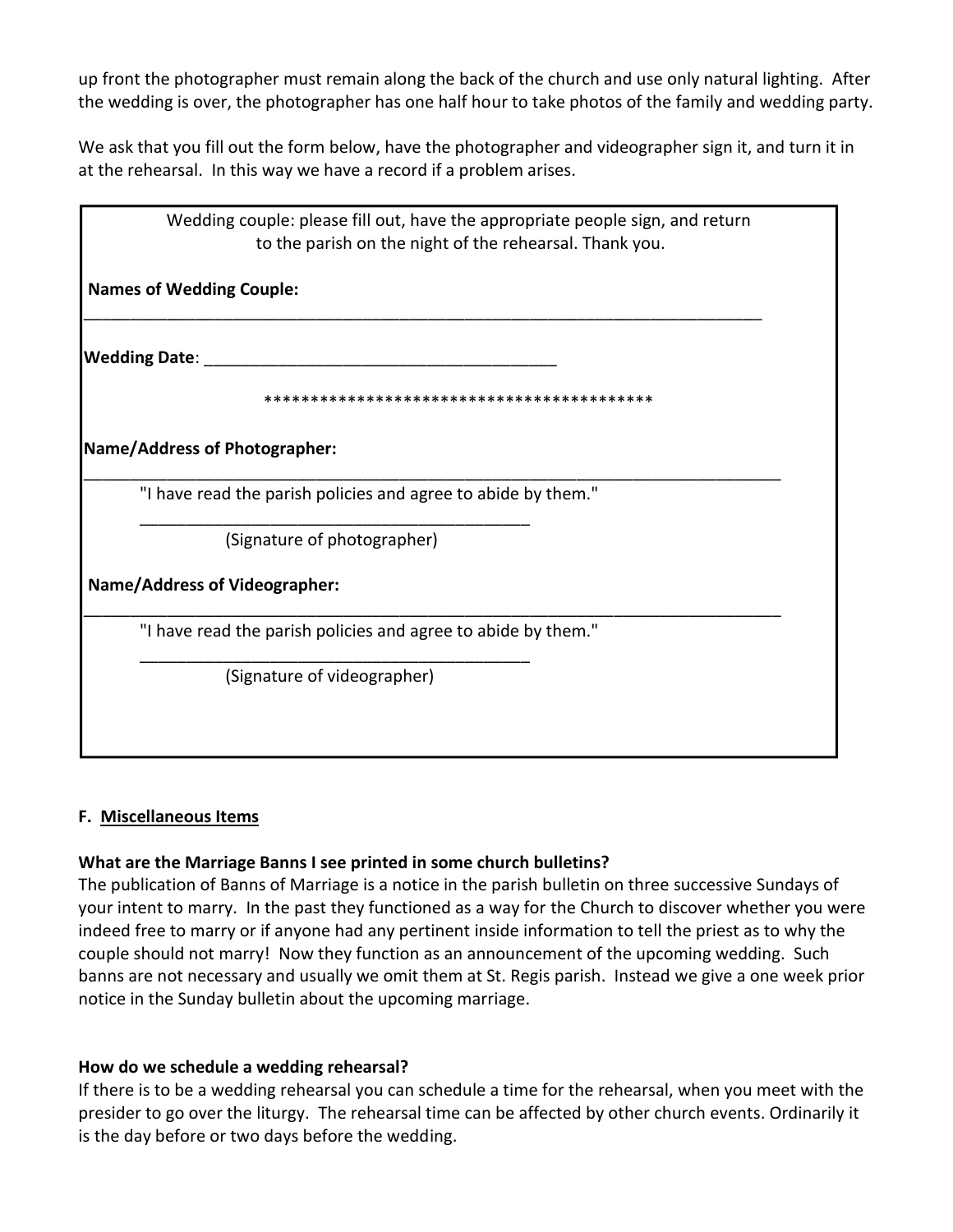#### **How do I arrange for music at my wedding?**

Music is an integral part of any liturgy, whenever the Church gathers to pray. At a wedding liturgy music can greatly enhance the quality of prayer and sacredness of the event. Some couples have favorite popular songs which have a lot of personal meaning for them. These songs are better suited for the wedding banquet than the wedding liturgy. Think about the entire day as the celebration. Some things appropriate to the church would not be at the banquet. Some things appropriate for the banquet celebration would not be appropriate for the church.

In general, all music played at the church is to be suitable church music. The director of liturgical music will go through various possibilities for you. Popular love songs, purely secular songs, *"Here Comes the Bride,"* and other non-liturgical songs are not allowed at the wedding liturgy.

It is the responsibility of the couple to meet with the Director of Liturgical Music well in advance of the wedding, as part of the wedding preparation process. There is no cost to that. He/she will assist you in thinking through the music options for your wedding liturgy. Weddings at St. Regis go most smoothl when the Director of Liturgical Music is hired as the principle musician for the wedding. He/she is also able to arrange for cantors to lead the singing. Any other musicians you may wish to use to supplement your wedding music (e.g. soloists or instrumentalists) must be approved by the parish. The fees connected for music at the wedding are negotiated directly between you and the Director of Liturgical Music or musicians involved and are to be paid to them in full before the wedding date.

#### **Should we have a receiving line at church?**

Remember that the photographer has one half hour from the end of the liturgy to be done with the pictures. This is true, whether there is a receiving line or not. A receiving line will cut greatly into the time for pictures. In addition, almost always the couple needs to receive people at the reception and so it duplicates something that will take place later. We invite the wedding party to process out and stay together while the rest of the assembly exits. Then pictures can begin back in the church.

#### **What kind of flower arrangements are we allowed? What about runners, etc.?**

Lots of attention to details are called for at weddings. But, the simpler you keep the wedding day and environment, the more relaxed you can be yourselves on that day. The simpler you keep your wedding, the more you can keep things focused on the essentials: your wedding vows together and the sharing of the day with family and friends. The simpler you keep the day, the more you make it a witness to the presence of the Lord in your lives at that time.

The environment of the church is important for any liturgy. You may add to the environment by contracting the services of a florist, but it is not required. Any *flowers* should be tasteful and not excessive, especially if they are being left as a gift for the rest of the community to enjoy during their prayer. One larger arrangement or two smaller arrangements seem to work best in our church. No one may re-arrange the liturgical decorations to fit the color of the wedding flowers/dresses/etc. Flowers are never placed on the altar. Since the church is not open until about one hour before a wedding, you should let the florist know that.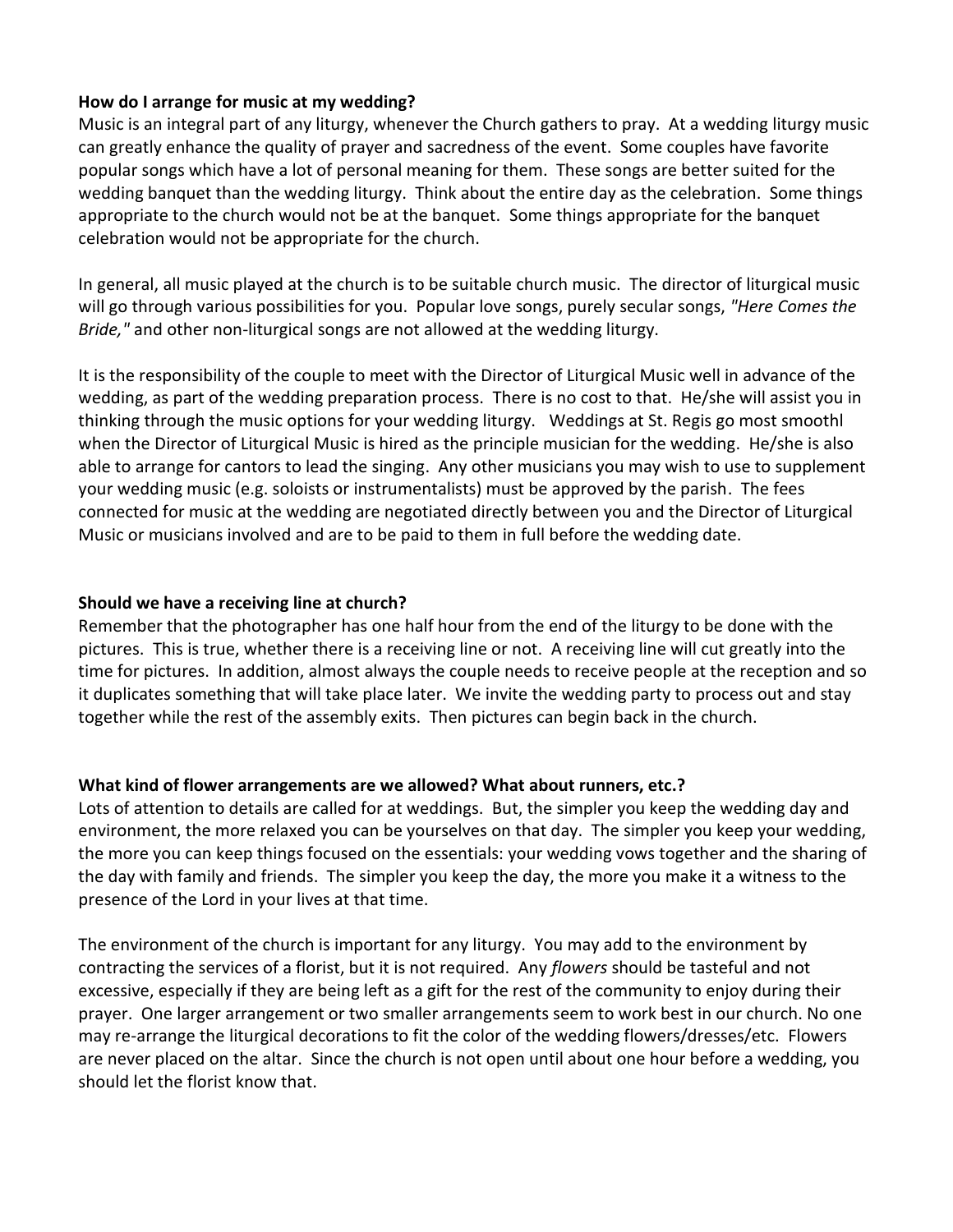*Bows on the end of rows* are allowed, as long as they do not damage the wood and are removed at the end of the liturgy. *No use of runners* is allowed. It is *never allowed* to scatter rose petals or any other decorations on the floor of the church.

Please do not plan on throwing rice, bird seed, or releasing balloons/doves after the wedding liturgy, and please let family members and guests know that this is not allowed. These customs interfere with the maintenance of our building and grounds. In the case of rice or bird seed, it creates a mess. In the case of balloons, it is environmentally unsound. In the case of doves, it has no place as part of the ceremony at church. Again, think of the wedding day as a whole day. Some things that do not fit the church celebration can be done as part of the reception or dinner time.

When considering such extraneous details, please remember that the most important symbol any time the Church gathers to pray is the people who gather, for we ourselves are the Church. By choosing Scripture readings and music that speak of your faith as a couple, by welcoming people warmly as they arrive, by keeping the day and all of its extraneous costs as simple as possible, and by considering carefully how to make your wedding liturgy prayerful, sacred, and joyful, you will ensure a meaningful day that you will remember, along with your family and friends.

## **G. Fees**

## **Is there a fee to paid to the church for my wedding?**

Sacraments are gladly celebrated here with you because of your connection to the Christian community. There is *no fee* as such. Most couples choose to make a donation to the parish at the time of their wedding for the ongoing work of the parish. Such donations are appreciated but not required.

Please note: Any donation should be made out to "St. Regis Parish." A typical amount for such a donation is \$500, but there is no expectation of a certain amount. That donation goes to the parish, not the presider. If the presider is the pastor or deacon of the parish, there is no expectation of any further fee. If you are having another priest preside, it is customary to offer that priest a stipend for his ministry. Any fees for the music ministers are dealt with directly by the music ministers.

#### **IN CONCLUSION**

We realize the many details that have to be coordinated with respect to the wedding liturgy and we hope the guidelines above help you to take care of many of them. But remember, your real wedding preparation is not for a wedding ceremony alone but for a life of commitment, respect, and sharing of marriage. No number of meetings with a priest or pastoral minister, no amount of reading from books can take the place of open, honest communication between the couple. Put time and energy into your marriage preparation, over and beyond what the church requires and definitely over and beyond planning a wedding day. Our prayers will be with you.